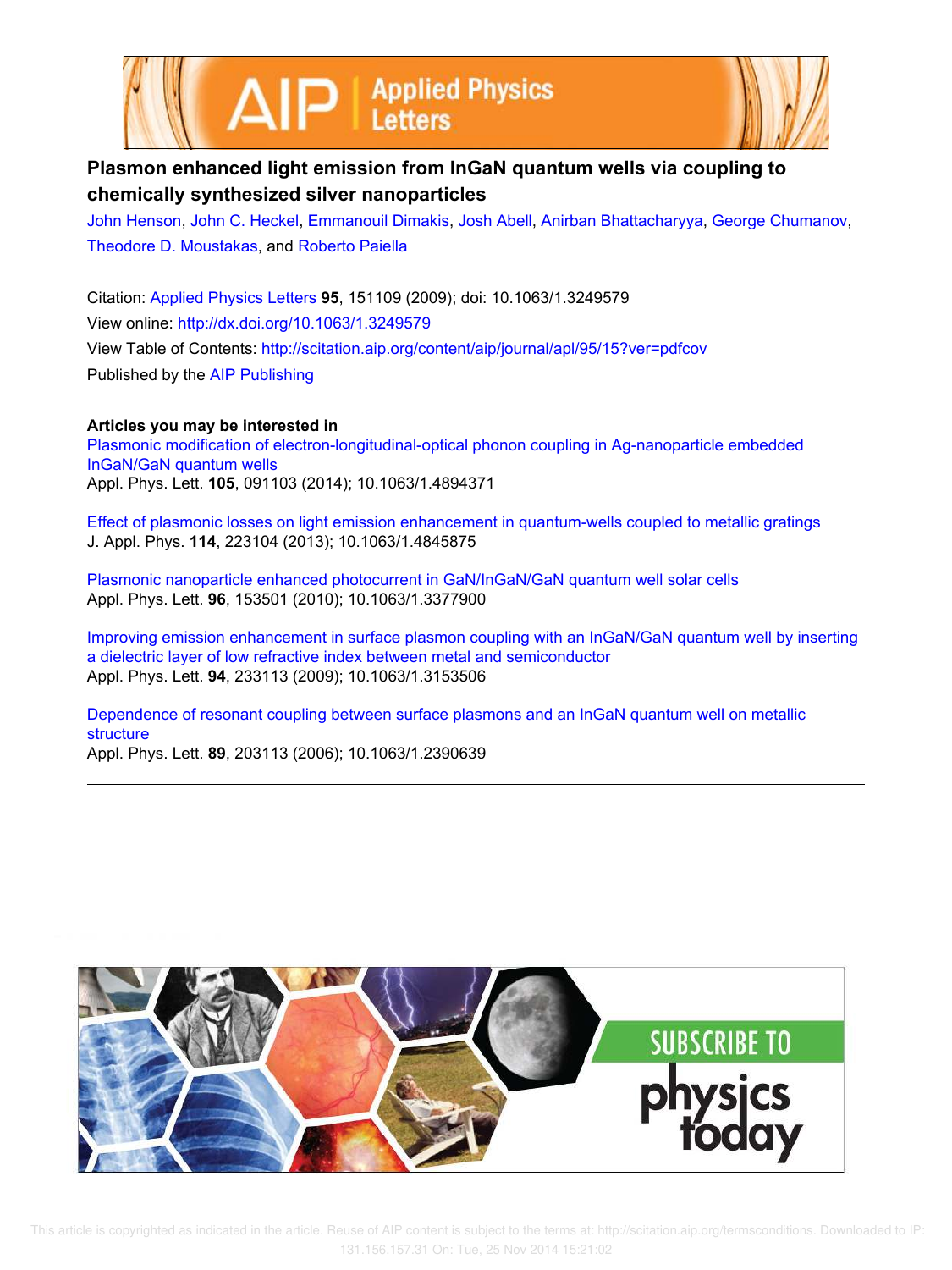## **Plasmon enhanced light emission from InGaN quantum wells via coupling to chemically synthesized silver nanoparticles**

John Henson,<sup>1</sup> John C. Heckel,<sup>2</sup> Emmanouil Dimakis,<sup>1</sup> Josh Abell,<sup>1</sup> Anirban Bhattacharyya,<sup>1</sup> George Chumanov,<sup>2,a)</sup> Theodore D. Moustakas,<sup>1</sup> and Roberto Paiella<sup>1,b)</sup>

<sup>1</sup>*Department of Electrical and Computer Engineering and Photonics Center, Boston University, 8 St. Mary's Street, Boston, Massachusetts 02215, USA* <sup>2</sup>*Department of Chemistry and Center for Optical Materials Science and Engineering Technologies, Clemson University, Clemson, South Carolina 29634, USA*

Received 19 August 2009; accepted 25 September 2009; published online 15 October 2009-

Chemically synthesized single-crystal silver nanoparticles are used to demonstrate plasmon enhanced visible light emission from nitride semiconductor quantum wells. For ease of assembly and testing, the nanoparticles are embedded onto the surface of flexible resin films, which are then simply adhered on top of the light emitting samples. Large enhancements in photoluminescence efficiency are correspondingly measured at emission wavelengths near the nanoparticle plasmonic resonance. At the same time, when samples emitting at a sufficiently far detuned wavelength are used, the measured efficiency is not affected by the nanoparticles, which confirms the plasmonic origin of the observed enhancement. © *2009 American Institute of Physics*. [doi:10.1063/1.3249579]

The control of spontaneous emission by means of plasmonic interactions is currently the subject of strongly revived research interest, motivated by advances in nanofabrication technologies as well as potential applications to sensing and optoelectronic devices. Surface plasmon polaritons (SPPs) at metal surfaces and localized plasmonic resonances of metallic nanostructures can both be used to enhance the spontaneous emission rate of nearby light emitting materials,<sup>1</sup> by virtue of their associated large field enhancements. If suitably designed, metallic gratings and nanostructures can also effectively scatter such plasmonic excitations into radiation, thereby leading to an overall increase in light emission efficiency. Of particular importance from a technological standpoint is the use of this approach in conjunction with semiconductor optoelectronic materials, $2^{-10}$  including InGaN/GaN quantum wells (QWs). These heterostructures can in principle cover the entire visible spectrum by tuning their alloy composition, and therefore hold great promise for several device applications including light emitting diodes. At the same time, however, their internal quantum efficiency for light emission rapidly degrades with increasing In content, leading to limited luminescence yields at longer wavelengths. Therefore, techniques for efficiency enhancement such as coupling to plasmonic excitations are especially important.

In recent years, plasmon-enhanced photoluminescence (PL) and electroluminescence (EL) have in fact been reported in InGaN/GaN QWs coated with Ag or Al films.<sup>4-6</sup> In these experiments, propagating SPPs were directly excited at the semiconductor-metal interface via near-field coupling, and then partly scattered into radiation by the interface natural roughness. Correspondingly, large light emission efficiency enhancements of up to 6.8 were demonstrated.<sup>4</sup> However, the use of continuous metal films offers no control of

the plasmonic resonance wavelength and extraction efficiency; furthermore the requirement of near-field proximity to the active layer makes it impractical for many device applications. These limitations can be overcome with the use of metallic nanoparticles (NPs), which can ultimately be integrated within the epitaxial material. As a first step in this direction, spontaneously formed Ag NPs fabricated via e-beam evaporation and annealing have recently been incorporated in an InGaN/GaN LED structure, resulting in an increase of the integrated PL and EL intensities by a factor of 2 and 1.3, respectively.

Here we demonstrate plasmon enhanced light emission from InGaN/GaN QWs coupled to chemically synthesized single-crystal Ag NPs. These nanostructures can be fabricated in relatively dense arrays with narrow size distributions, and feature strong localized plasmonic resonances at geometrically tunable visible wavelengths with large scattering cross-sections and minimal absorption losses.<sup>11,12</sup> Thus, they can provide particularly large field enhancements and efficient SPP scattering as required for plasmon enhanced light emission. For ease of assembly and testing, in the present work the NPs were embedded into flexible and optically transparent films of poly(dimethylsiloxane) (PDMS), which were further adhered to the surface of the light emitting samples. Encapsulation into PDMS has also the advantage of protecting the NPs from oxidization.

The single-crystal Ag NPs were synthesized in a roundbottom flask filled with saturated silver(I) oxide in ultrapure water at 70 °C under 0.69 bar of excess pressure of hydrogen gas. The hydrogen reducing atmosphere causes the nucleation and growth of Ag NPs, whose diameter depends on the reaction time.<sup>11</sup> The immobilization procedure of these NPs into PDMS films is described in detail elsewhere.<sup>13</sup> Briefly, Ag NPs were self-assembled onto 25  $\times$  25 mm<sup>2</sup>, poly(4-vinylpyridine) (PVP) modified glass substrates and further covered with a thin layer of liquid resin Sylgard 184 in 10:1 resin:curing agent ratio, Dow Corning

131.156.157.31 On: Tue, 25 Nov 2014 15:21:02

a)Electronic mail: gchumak@clemson.edu.

<sup>&</sup>lt;sup>b)</sup>Electronic mail: rpaiella@bu.edu.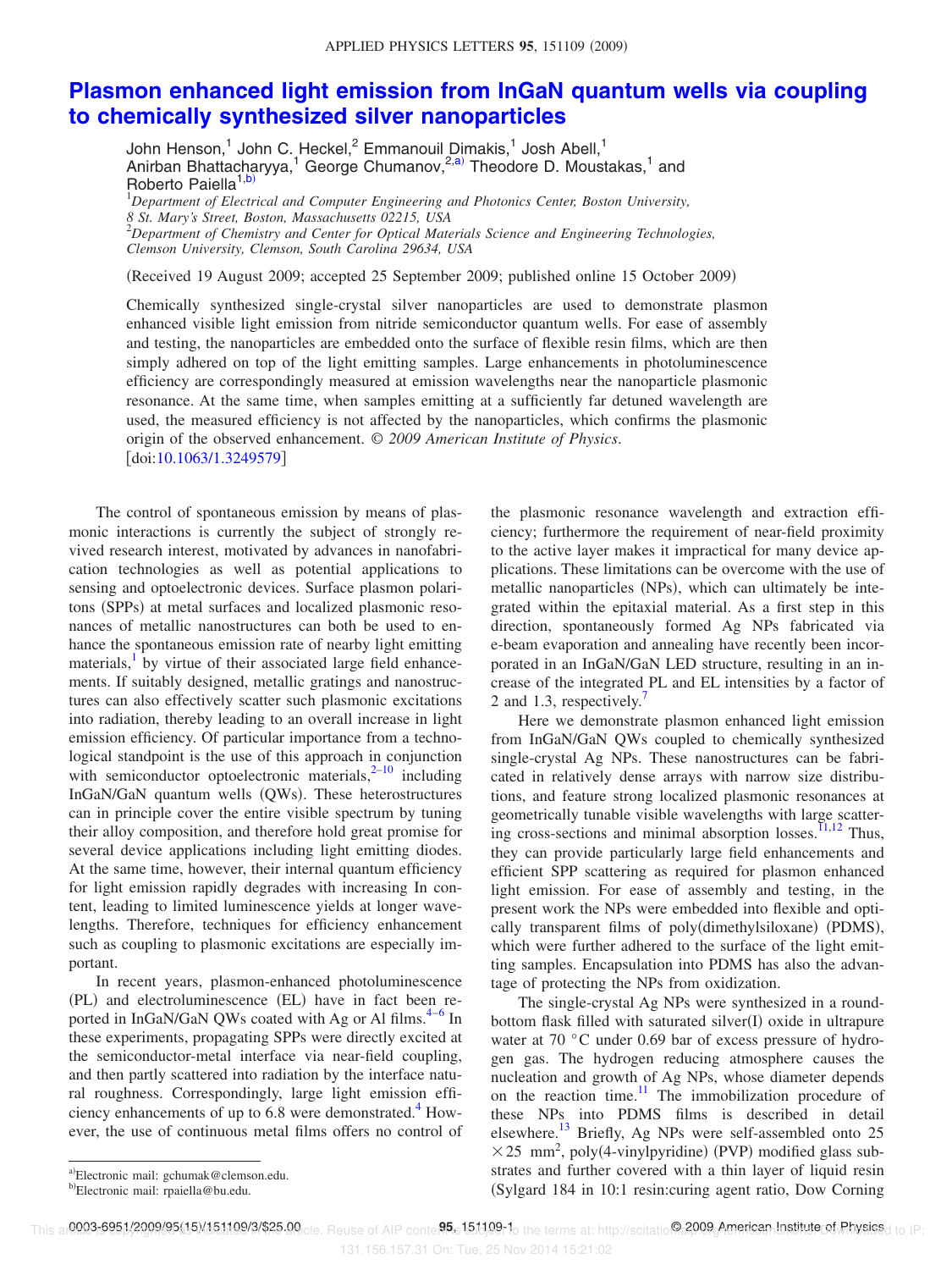

FIG. 1. Scanning electron microscopy image of Ag NPs embedded in a PDMS film.

Corp.), that was allowed to polymerize. After completion of the polymerization, the cured PDMS films were peeled off the substrates with the Ag NPs embedded on their surface.

The resulting PDMS films contain robust twodimensional arrays of Ag NPs in an optically transparent matrix, slightly protruding out of the surface. A scanning electron microscopy image of such an array is shown in Fig. 1, illustrating the NPs size and shape uniformity. A typical UV/visible extinction spectrum of the NPs used in this work is shown in Fig. 2, where a strong resonance peak at 533 nm and a weaker shoulder near 469 nm are clearly seen. These are attributed to collective quadrupolar and octupolar plasmonic resonances of the NP array, respectively, as discussed in Ref. 14. The spectral position and strength of these resonances depend on the NPs geometry as well as mutual distance within the array. It should also be noted that, for large NPs such as the ones used in this work (having average diameter of about 200 nm), the extinction cross-section is dominated by light scattering as opposed to optical absorption.<sup>12</sup>

Plasmon enhanced light emission was demonstrated with samples based on two InGaN/GaN QW structures emitting near 470 nm, close to the peak of the extinction spectrum of Fig. 2. Both structures were grown by rf-plasma-assisted molecular beam epitaxy on a GaN template on *c*-plane sapphire. One structure consists of five pairs of nominally 16-Å-thick InGaN wells and  $30-\text{\AA}$  GaN barriers (structure A), while the other comprises three pairs of 40-Å InGaN wells and 50-Å GaN barriers (structure B). In both cases, the InN mole fraction in the wells is approximately 20%. To confirm the plasmonic origin of the observed enhancement, we also tested



samples from a third wafer (C) with emission wavelength near 350 nm, i.e., well outside of the NP extinction spectrum. The active layer of this structure consists of a single 20-Å GaN well with 100-Å  $Al<sub>0.10</sub>Ga<sub>0.90</sub>N$  barriers, grown on an  $\text{Al}_{0.30}\text{Ga}_{0.70}\text{N}$  template on *c*-plane sapphire. To ensure strong coupling between the light emitting excitons in the QWs and the NP plasmonic excitations, in all three structures no additional layer was grown over the topmost barrier so that the QWs are as close as possible to the NPs.

All samples were characterized via PL measurements, with the QW emission both photoexcited and collected through the sapphire substrates. In each experiment, two samples from the same wafer were first measured side by side, without any PDMS coating. The two samples were then coated, respectively, with a control PDMS film containing no NPs and with the NP film of Fig. 2, and again measured simultaneously. The PL spectra of the InGaN/GaN QW samples were obtained with a nitride-based diode pump laser emitting at 375 nm (between the QW emission wavelength and the absorption edge of the GaN template near 360 nm). In the case of samples from wafer C, a HeCd pump laser emitting at shorter wavelength (325 nm) was used, due to the larger bandgap energy of GaN/AlGaN QWs. It is important to note that both pump wavelengths lie outside of the NP extinction spectrum; therefore the NPs do not produce any appreciable reflection and scattering of the transmitted pump light back into the QWs.

The measurement results are summarized in Fig. 3. The PL spectra shown in Fig.  $3(a)$  were measured with a sample from wafer A, with no coating (dashed curve) and with the NP-free PDMS control film (solid curve). As illustrated by these data, application of the PDMS control film consistently produces a decrease in PL intensity as compared to the samples without any film. This behavior is ascribed to the reduced back reflection of the pump beam from the nitride/ PDMS interface relative to the nitride/air interface, so that less pump light is absorbed in the QWs in the presence of the PDMS films. On the other hand, application of the film containing the Ag NPs leads to a strong increase in PL intensity. This is illustrated in Fig.  $3(b)$ , where the dashed and solid curves are the PL spectra of the simultaneously measured sample from wafer A, with no coating and with the NP film, respectively. Normalizing to the data of Fig.  $3(a)$  to account for the reduction in reflected pump light from the nitride/ PDMS interface, we conclude that the integrated and peak PL efficiencies of this sample were enhanced by a factor of about 4.2 and 4.0, respectively.

Similar results were obtained with all other pairs of InGaN/GaN QW samples. An example from wafer B is shown in Figs.  $3(c)$  and  $3(d)$ , which demonstrate a normalized enhancement in peak and integrated emission efficiencies of about 2.7. These two sets of data are representative of the spread of values in the measured enhancement factors, which we mainly attribute to variable adhesion of the PDMS film, possibly related to variations in surface roughness. Finally, the results of similar measurements with samples based on the GaN/AlGaN QW structure (wafer C) are shown in Figs.  $3(e)$  and  $3(f)$ . In this case, the film with the Ag NPs produces a decrease in PL intensity by roughly the same amount observed with the control film. This behavior is consistent with the large detuning between the emission wavelength of these samples and the plasmon resonance of the